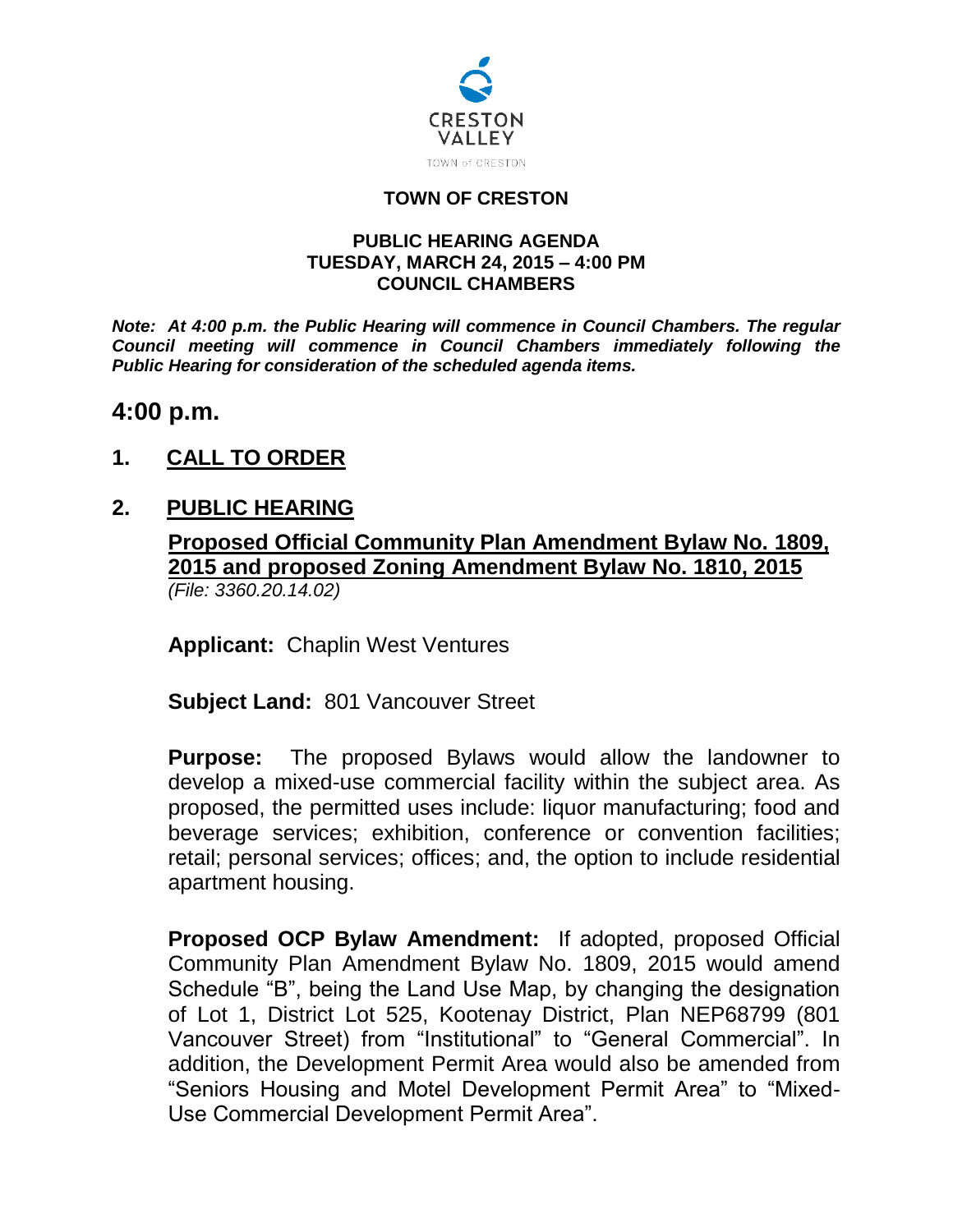**Proposed Zoning Bylaw Amendment:** If adopted, proposed Zoning Amendment Bylaw No. 1810, 2015 would amend Schedule "A", being the Zoning Map, by rezoning the property legally described as Lot 1, District Lot 525, Kootenay District, Plan NEP68799 (801 Vancouver Street) from "Comprehensive Development (CD-1) Zone" to a new zone entitled: "Commercial Zone (C-5) - Mixed Use Commercial".

### **3. PUBLIC HEARING PROCEDURE**

We are convening this Public Hearing to consider and receive submissions regarding proposed Official Community Plan Amendment Bylaw No. 1809, 2015 and proposed Zoning Amendment Bylaw No. 1810, 2015**.**

Anyone who believes their interest in property is affected by the proposed Bylaws will be heard, or may make a written submission. No one will be discouraged or prevented from making his or her views heard.

Council members may ask questions of you following your presentation but our function tonight is to listen to the views of the public, not to debate the proposed Bylaws.

After the Public Hearing has concluded, Council may, without further notice, give whatever effect Council believes proper to the representations.

Council has received documents which are available for your review. Please refer to the Public Hearing Binder to review these documents. Written submissions received during the course of these proceedings will be read aloud by staff and subsequently will be added to the Public Hearing Binder.

Your only opportunity to comment on the proposed Bylaws is during the Public Hearing. We are not permitted to receive further submissions once we have closed the Public Hearing.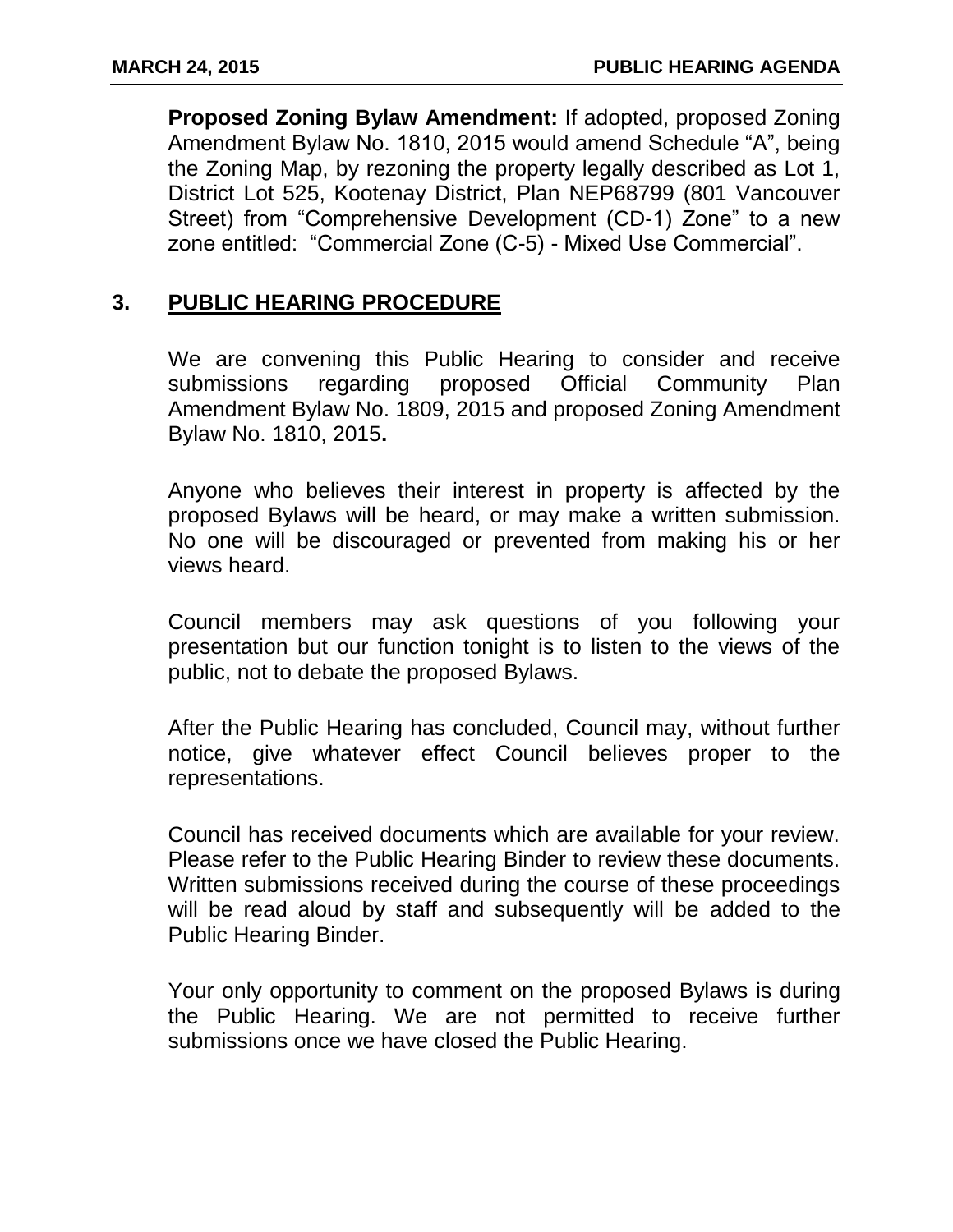To maintain order and to ensure that everyone has an opportunity to be heard, here are our rules of procedure:

a) A Speakers' List is being compiled. Please see the Executive Assistant to ensure that your name is placed on the list at any time throughout the Public Hearing. If you are speaking from prepared remarks, we would appreciate a copy.

We will now take a few minutes to allow for members of the gallery to register for the Speakers' List.

- b) Please begin your remarks by stating your name and address. If you are speaking on behalf of some other person or organization, please identify the name of that person or organization.
- c) Please limit your remarks to 5 minutes (a staff member will time you) and to the subject of the proposed Bylaws. Please be respectful to others.
- d) After everyone has spoken once, you will have an opportunity to speak subsequent times to provide additional information, if you wish and subject to the discretion of the Chair.

If you have any concerns about the rules of the Hearing, please address your comments to me, as the Chair.

## **4. REPORTS/WRITTEN SUBMISSIONS**

- a) Staff reports received up to 4:00 pm on March 24, 2015:
	- To view the reports to Council, please see the Public Hearing Binder.
- b) Written submissions received up to 4:00 pm on March 24, 2015:
	- To view the written submissions received to date, please see the Public Hearing Binder.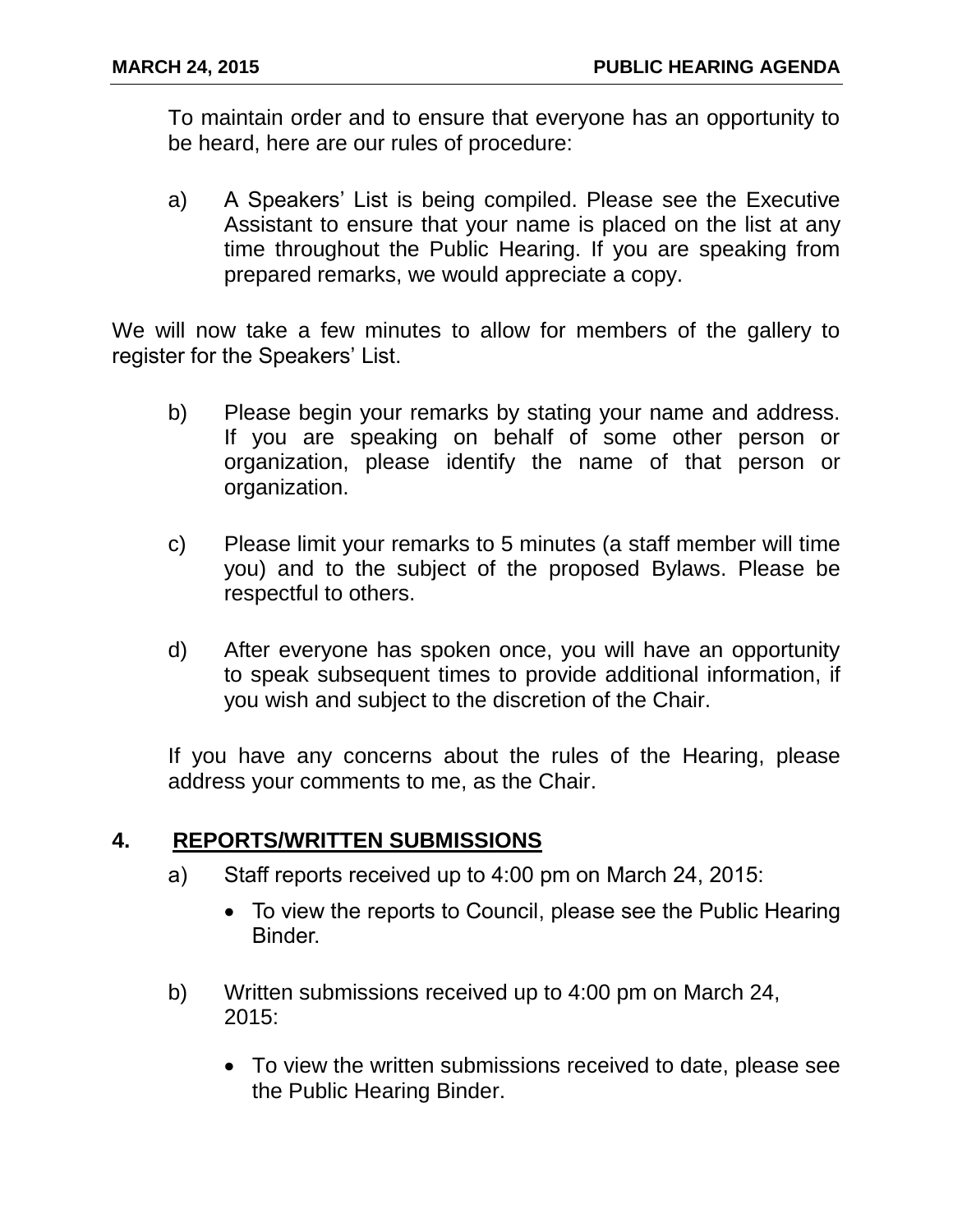## **5. STATUTORY NOTICE**

The statutory notice of Public Hearing was published in the *Creston Valley Advance* on March 12 and 19, 2015 and notices were mailed to owners / occupants within the 60 metre (196 foot) notification area.

## **6. STAFF COMMENTS/PRESENTATION**

## **7. APPLICANT'S PRESENTATION**

Does the applicant wish to provide a presentation.

#### **8. PUBLIC INPUT**

- a) I will now call for public input first time speakers as per the Speakers' List.
- b) I will now call for second time speakers does anyone wish to speak for a second time?
- c) Does Council have any comments or questions?
- d) Is there any further public input?

## **9. CLOSURE OR ADJOURNMENT OF PUBLIC HEARING**

Does Council require a further staff report for additional information?

a) If NO, please be reminded that Council members are not permitted to receive further submissions now that the Public Hearing is closed.

#### RESOLUTION:

THAT all written and oral submissions regarding proposed Official Community Plan Amendment Bylaw No. 1809, 2015 and proposed Zoning Amendment Bylaw No. 1810, 2015 up to and including the March 24, 2015 Public Hearing be received and that the Public Hearing be closed.